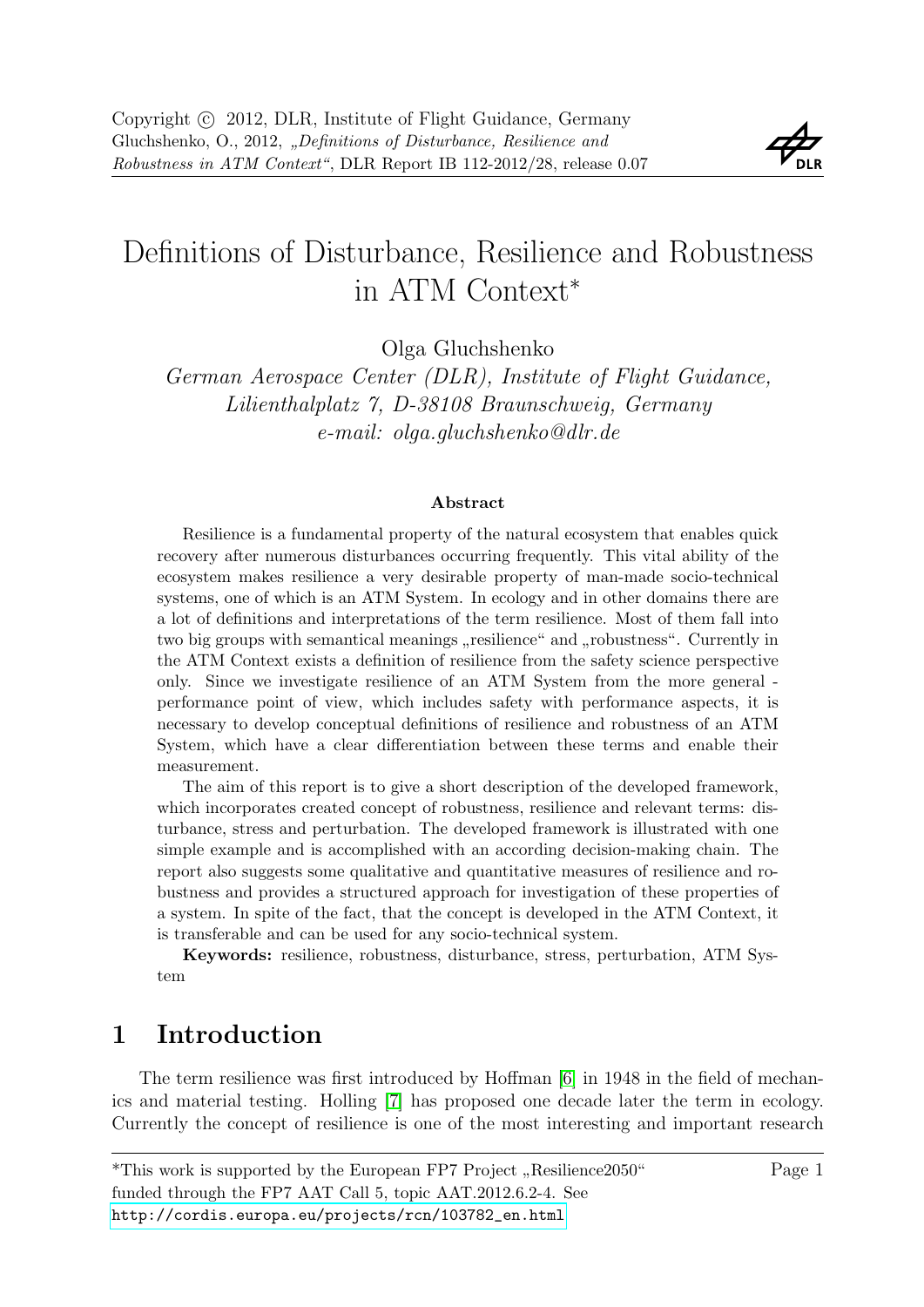

topics. Up to the present time several thousand papers and books have been published on resilience in different research domains. In ecology there are, for instance, two definitions of resilience, which exist in parallel. There resilience is considered either

1. as , the time required for a system to return to an equilibrium or steady-state following<br>the system is following the definition of positions have here terms decompositions in a space a perturbation"  $[11]$ ,  $[5]$  - this definition of resilience has been termed as "engineering<br>resilience" by Helling  $[9]$   $[5]$ resilience" by Holling [\[8\]](#page-11-4), [\[5\]](#page-11-3)

or

2. as , the ability of a system to absorb changes of state variables, driving variables, and parameters, and still persist"  $[7]$  or as "the capacity of a system to absorb disturbance and reorganize while undergoing change so as to still retain essentially the same function, structure, identity, and feedbacks"  $[14]$  - has been named "ecological<br>resilience"  $[8]$ resilience" [\[8\]](#page-11-4), [\[5\]](#page-11-3).

The first definition assumes the persistence of single or global equilibrium or stable state while the second sets multiple equilibrium/stable states.

Oxford Dictionary [\[10\]](#page-11-6) gives the following definitions of the terms "resilient" and "robust":

resilient (adjective)

- (of a substance or object) able to recoil or spring back into shape after bending, stretching, or being compressed;
- (of a person or animal) able to withstand or recover quickly from difficult conditions;

robust (adjective)

- (of an object) sturdy in construction;
	- strong and healthy; vigorous;
	- (of a system, organization, etc.) able to withstand or overcome adverse conditions;
	- uncompromising and forceful;
- (of wine or food) strong and rich in flavor or smell.

Hence, "engineering resilience" tends semantically to resilience and "ecological resilience"<br>inclines to relatives a A reall structured economics or relatives are esclarized resilience inclines to robustness. A well structured overview on robustness or "ecological resilience" the reader can find in [\[1\]](#page-11-7). The terms resilience, robustness have been defined and redefined many times with different meanings in other domains. Table [1](#page-2-0) provides a summary of terms used in the synonymic sense we have found in the literature.

Along with the term "engineering resilience" Hollnagel et al. [\[9\]](#page-11-8) have introduced in 2006 the concept of "resilience engineering" in safety science, which investigates human and organizational aspects in the design of safety critical socio-technical systems. " Resilience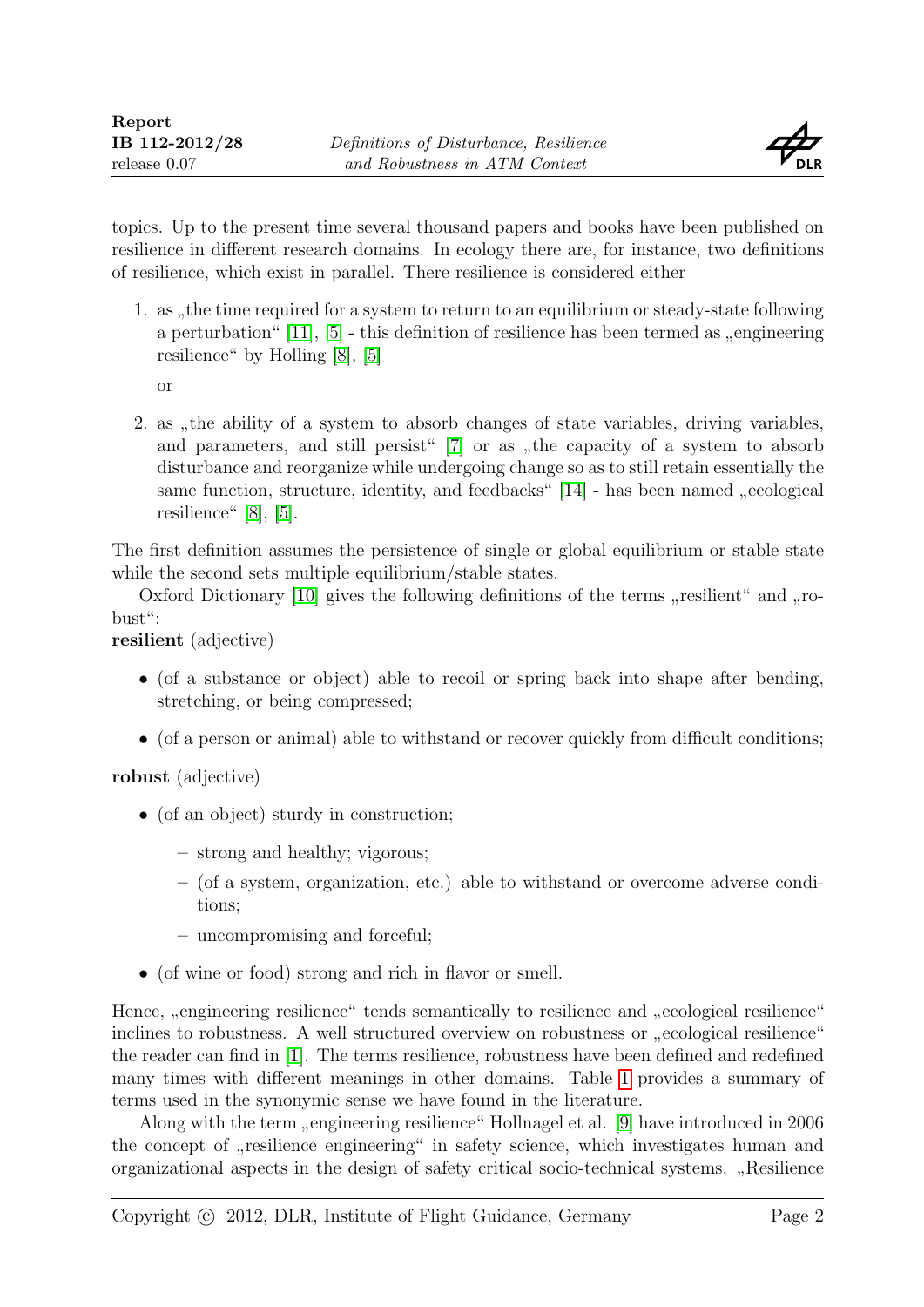

|  |  |  |  | Table 1: Terms with similar meanings |
|--|--|--|--|--------------------------------------|
|--|--|--|--|--------------------------------------|

<span id="page-2-0"></span>

| term              | robustness | resilience |
|-------------------|------------|------------|
| used in synonymic | resilience | stability  |
| sense             | resistance | recovery   |
|                   | stability  | elasticity |

engineering is a paradigm for safety management that focuses on how to help people cope with complexity under pressure to achieve success" [\[9\]](#page-11-8). 2007 EUROCONTROL has launched a project "with the aim of understanding the new area of Resilience Engineering<br>and its relaxance to Air Traffic Management. [2] from the safety science parametive. In the and its relevance to Air Traffic Management" [\[3\]](#page-11-9) from the safety science perspective. In the White Paper on Resilience Engineering for ATM EUROCONTROL has provided in 2009 the following definition of resilience: "Resilience is the intrinsic ability of a system to adjust<br>its functioning negate the during on following shapes are delighted appear as that it are gustain its functioning prior to, during, or following changes and disturbances, so that it can sustain required operations under both expected and unexpected conditions" [\[3\]](#page-11-9). It is the only definition we have found in the ATM Context. Since we are concentrated on resilience of the performance of an ATM System, which includes safety with other performance aspects, the definition from a safety science perspective is not sufficient enough for this purpose. Because of the simultaneous existence of "engineering resilience" and "ecological resilience" and various interpretations of resilience and robustness in different research domains, it is necessary to develop conceptual definitions of resilience and robustness of an ATM System, which have a clear differentiation between these terms and enable their measurement. We define them according to the semantic meanings [\[10\]](#page-11-6).

Since the properties of resilience and robustness of a system are only visible in the case of occurring disturbances, we need first a general definition of disturbance in the ATM Context. We have not found such a definition, but have discovered a very interesting paper about ecological disturbance created by Rykiel [\[13\]](#page-11-10), which illustrates a structured approach to define the terminology. The author of the paper considers disturbance as a cause, while stress and perturbation as an effect triggered by the disturbance. We use this logical background and two types of stress and perturbation in ecology in order to define disturbance, stress and perturbation in the ATM Context.

In spite of the fact, that the concept is developed in the ATM Context, it is transferable and can be used for any socio-technical system.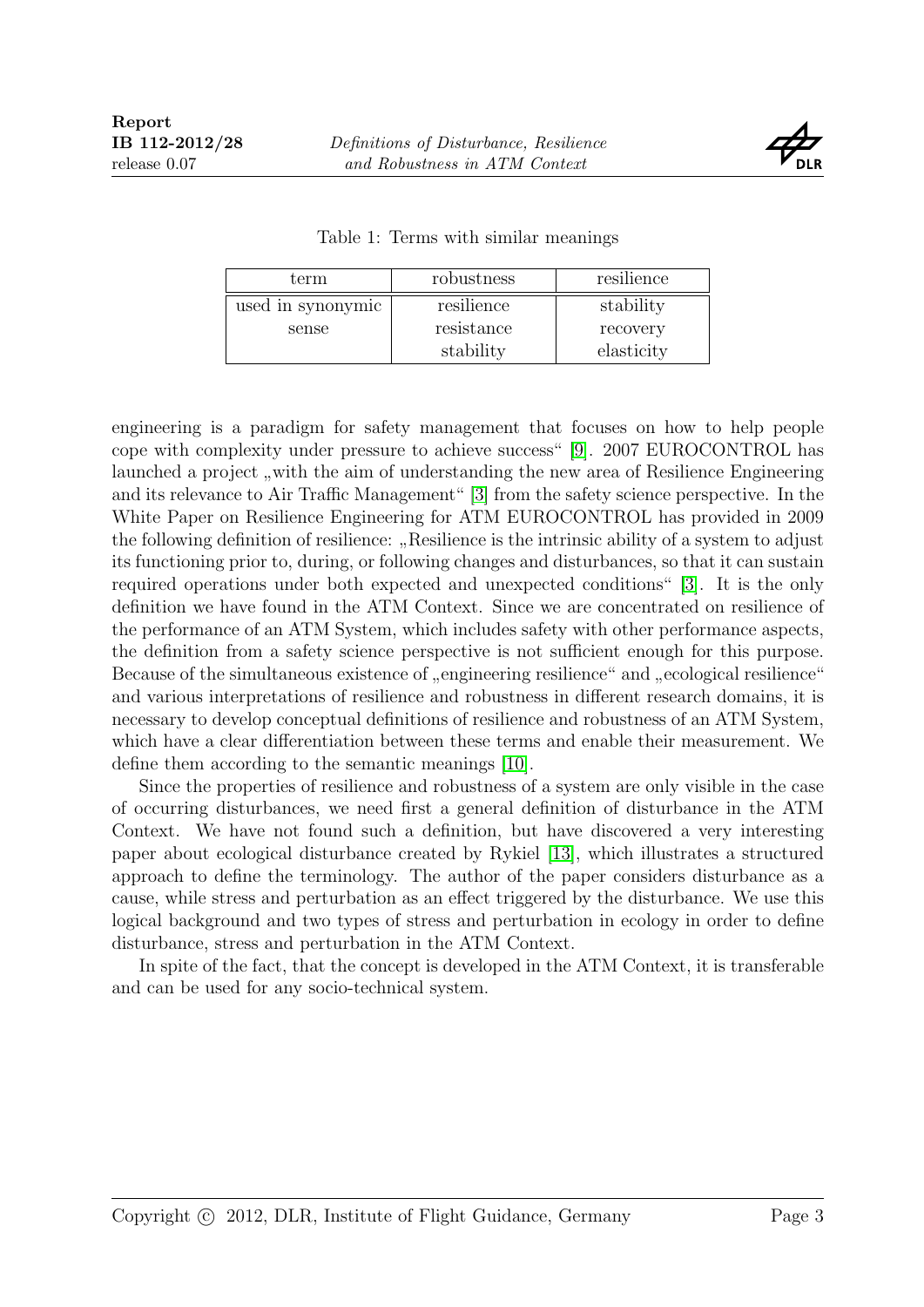

# 2 Concept of resilience and robustness of an (ATM) System

### <span id="page-3-0"></span>2.1 Definitions

In the general system theory the number of definitions of a system multiplies constantly - <sub>of a system</sub> [\[2\]](#page-11-12): every second author proposes a new definition"[\[4\]](#page-11-11). We consider the following definition

Definition 1. System is a framework of objects and relations with particular attributes.

An ATM System (the whole ATM system or any of its subsystems, for instance, a planning system, an airport etc.) can be characterized by:

- Specific purpose;
- Complex structures of components in space and time scales;
- Organization of patterns and processes by human with help of supporting tools;
- Dynamic, but insufficient flows of data and information;
- Change in system structure, organization and components over time  $($ <sub>"</sub>, evolution" $)$ ;
- Non-linearity in patterns and processes;
- Scale in which system is defined and observed;
- Hierarchical structure;
- Stochastic influences on system.

Hence, an ATM System is a complex hierarchical socio-technical system influenced by external and internal disturbances.

In order to evaluate the work of a system, primarily performance indicators describing a state of the system and its reference state have to be specified.

Definition 2. Current state of a system is defined by the current values of its performance indicators.

Definition 3. Reference state of a system is the specified set of its performance indicators values. A reference state relative to the current state of the system can be either

- an actual reference state, when the current values of the performance indicators are in the specified set of performance indicators values
	- or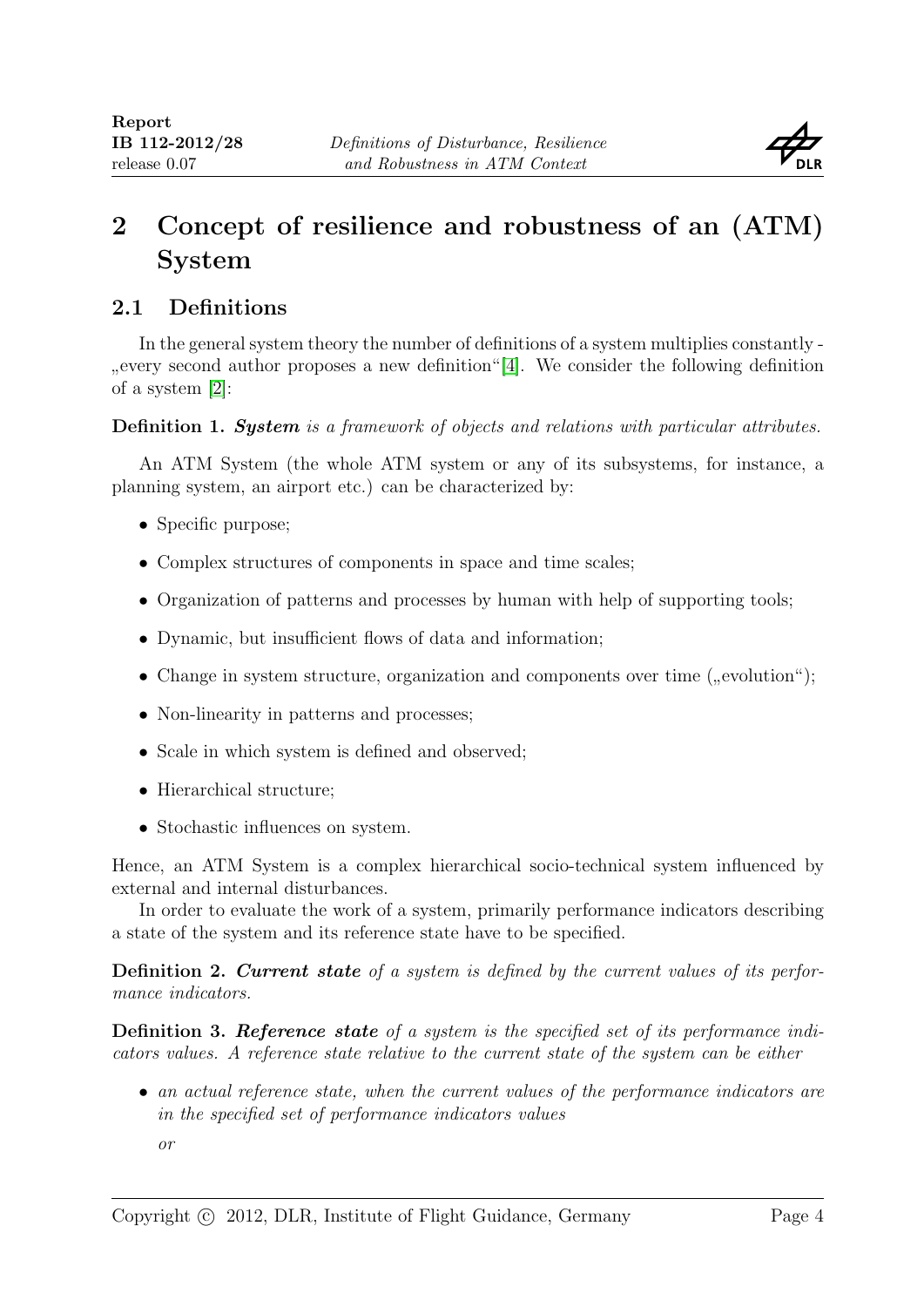

• a potential reference state, when at least one of the current values of the performance indicators is not in the specified set of performance indicators values.

A potential reference state may be realistic or nonrealistic with respect to the existing operational conditions.

A reference state can be established by single values of performance indicators as well as by intervals or domains where performance indicators can vary.

Since resilience and robustness of a system depend on disturbances, it is necessary to define disturbance in ATM Context. Disturbance is considered as a cause of possible effects, namely stress and perturbation, in a system.

<span id="page-4-0"></span>



Definition 4. Disturbance - (a cause) a phenomenon, factor, or process, either internal or external, which may cause a stress in a system; is relative to the specified reference state and considered system; is categorized and quantified by type, frequency, intensity and duration.

It is important to note (see [\[13\]](#page-11-10)), that

• the scale in which a system is defined and observed is a most important factor determining the level of detail required in characterizing disturbances and their impact on the system;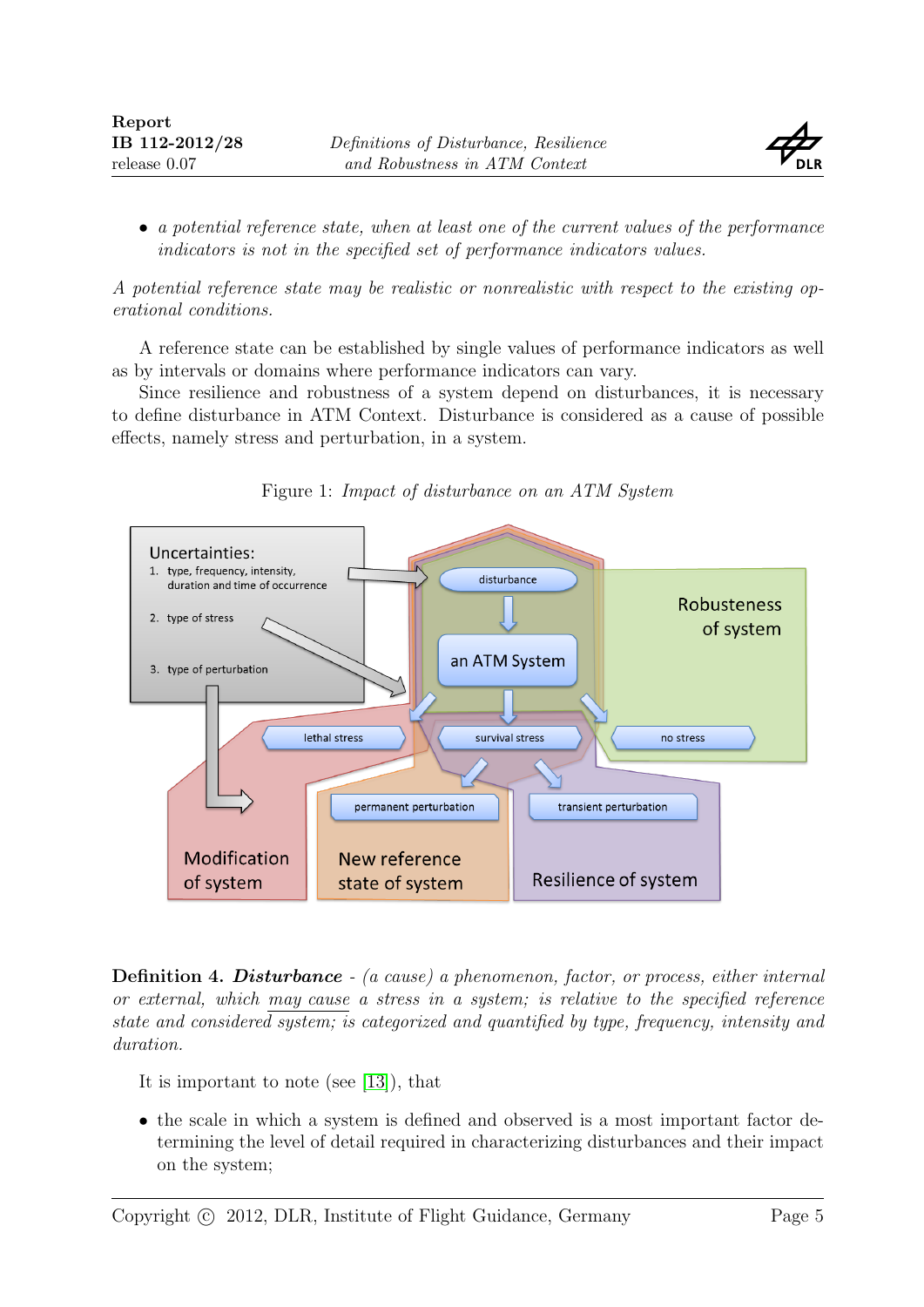

• in a hierarchically structured system, a disturbance at any level can be "absorbed"  $\frac{1}{2}$ by moving up the hierarchy.

Therefore, the scale in which a system is considered and the level of hierarchy in it determine the relevance of a disturbance and the level of detail in its characterization.

A system can be influenced by a disturbance and, therefore, can be stressed.

**Definition 5. Stress** - (an effect - a reaction of a system) the state of a system caused by a disturbance which differs from the reference state and is characterized by deviation from this reference condition; can be

- survival if the system can respond by perturbation without modification to change the current state;
- lethal if the system cannot or should not respond by perturbation to change the current state and has to be modified.

Definition 6. Perturbation - (an effect - an action of a system) the response of a system to the possible or current significant undesirable changes of the state of the system caused by a disturbance. Perturbation aims at preventing of the changes and/or at minimizing of deviation of the current values from the reference values of performance indicators. In the case when stress is unavoidable, but survival, perturbation can be

• transient - if it enables temporary deviation which becomes zero over time with return to the reference state;

• permanent - if deviation becomes fixed over time leading to a state of the system different from the reference state.

So a system, which is influenced by a disturbance, can react by stress and in the case of survival stress act by transient or permanent perturbation. This framework enables us to define robustness and resilience of a system. Robustness is described as the ability of a system to absorb a disturbance while resilience is given as the ability of a system to return back within a specified time horizon since a disturbance had occurred.

<span id="page-5-0"></span>Definition 7. Robustness - the ability of a system to experience no stress since a disturbance had occurred, i.e. the system is robust against the disturbance over the considered time horizon; is relative to the specified reference state of the system and to a particular disturbance (see Figure [1\)](#page-4-0).

<span id="page-5-1"></span>**Definition 8. Resilience** - the ability of a system to respond on a disturbance within a time horizon by transient perturbation, i.e. the system is resilient against the disturbance over the considered time horizon; is relative to the specified reference state of the system and to a particular disturbance (see Figure [1\)](#page-4-0).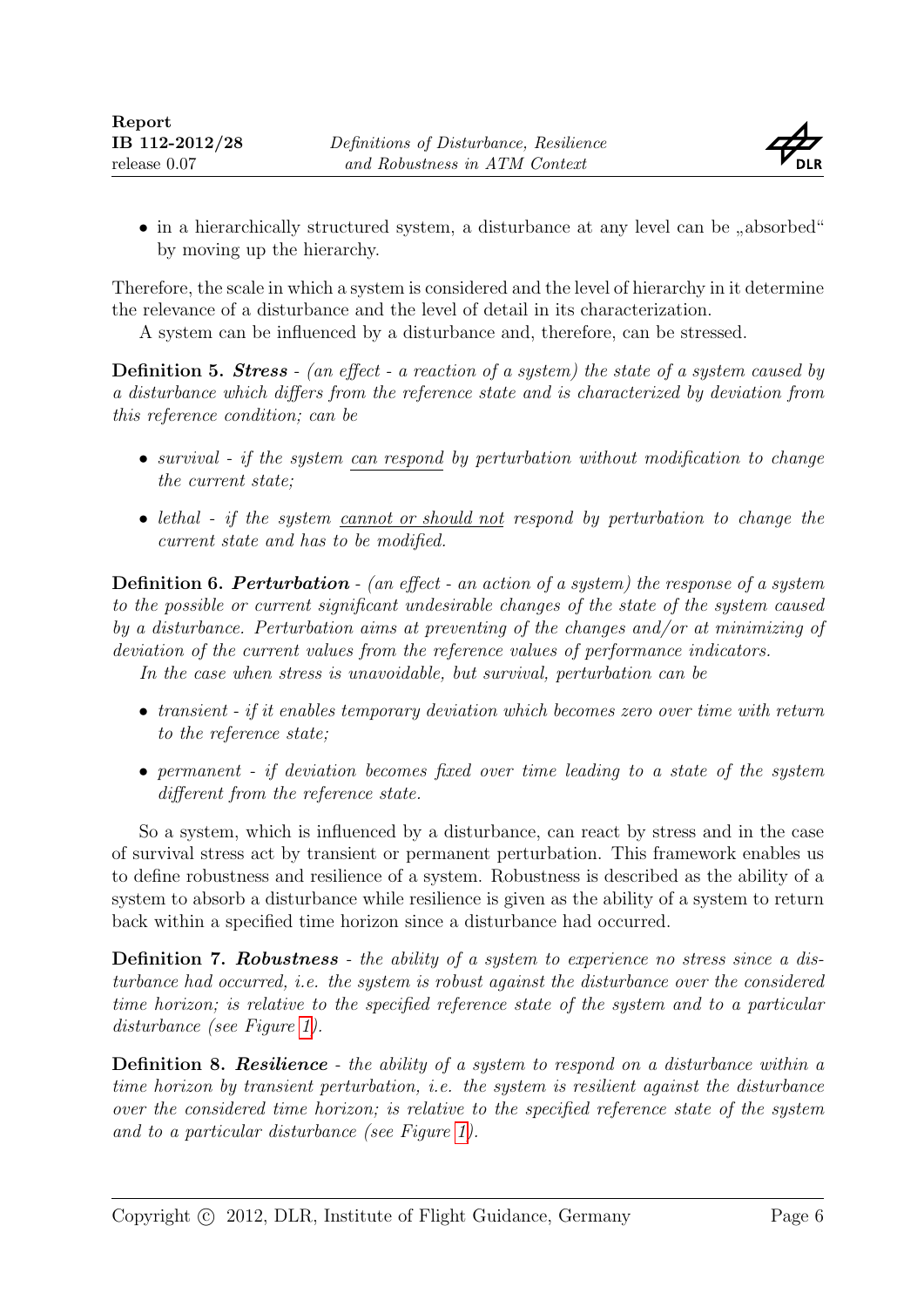

Both introduced terms - robustness and resilience of a system - are time dependent, i.e. evaluated within a given or defined time interval. The action of a system remaining in the framework (see Figure [1\)](#page-4-0) - permanent perturbation - leads to a new reference state of the system and the remained reaction of a system - lethal stress - causes its modification.

The developed concept has clear differentiation between the terms robustness and resilience. A grade of an influence of a disturbance on a system is illustrated in Figure [1](#page-4-0) schematically by a color and by a depth of the colored blocks: from the green area, where the system is not influenced, down to the red one, where it has to be modified.

#### 2.2 An example and decision-making chain

Let us consider an airport A as an ATM System, a throughput of its runway system as a performance indicator, the throughput

 $TP = \min\{\text{from }n_1\text{ up to }n_2\text{ flights per hour};\text{ demand per hour}\}\text{, where }0 < n_1 \leq n_2$ 

as a reference state and a winter season as a disturbance.

When over the period of the winter season the airport A holds the reference state, i.e. has the throughput  $TP$ , it has no stress and is robust against this disturbance (see Figure [1\)](#page-4-0). However, this situation is possible in airports working under its nominal capacity only. More realistic is the condition where the throughput become smaller, for instance

 $TP^w = \min\{\text{from } n_1^w \text{ up to } n_2^w \text{ flights per hour}; \text{ demand per hour}\},$ 

where 
$$
0 < n_1^w \leq n_2^w < n_1 \leq n_2
$$
.

Hence, the considered system - airport  $A$  - is under stress.

When the stress is survival and the considered time horizon is the length of the winter season, the airport A is resilient against the winter season, since it reacts by transient perturbation and returns back to the reference state  $TP$  at the end of the season (see Figure [1\)](#page-4-0). However, if the time horizon is considerably shorter than the length of the winter season and the system is under survival stress, this means it acts by permanent perturbation because of the throughput  $TP^w$ . Therefore, it makes sense to set the throughput  $TP^w$  as a new reference state (see Figure [1\)](#page-4-0). Otherwise, if it is decided the airport A is under lethal stress, i.e. the throughput  $TP^w$  cannot be accepted, the airport has to be modified (see Figure [1\)](#page-4-0). For instance, its demand can be reorganized so that some flights can be replaced by train or the relevant airport equipment can be adjusted.

It is only a simple example illustrating the framework in Figure [1.](#page-4-0) One corresponding to the framework decision-making chain is shown in Figure [2,](#page-7-0) where the colors of arrows are similar to analogous blocks in Figure [1.](#page-4-0)

#### <span id="page-6-0"></span>2.3 Importance of reference state

As it is already indicated by Definitions [7](#page-5-0) and [8,](#page-5-1) robustness and resilience of a system depend on its specified reference state. An actual reference state enables all five reactions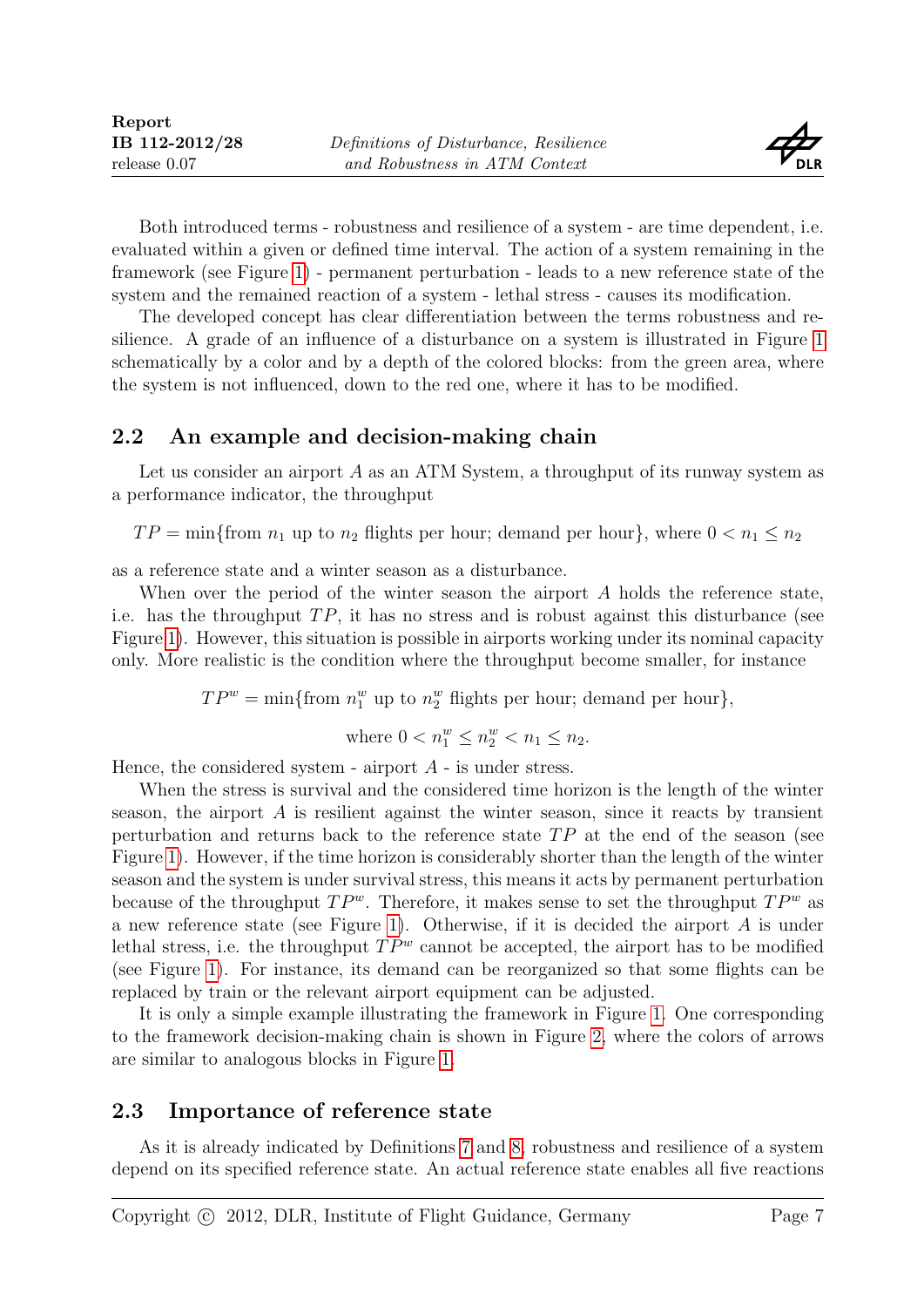

<span id="page-7-0"></span>

Figure 2: Decision-making chain according to Figure [1](#page-4-0)

and actions of the system on a disturbance, which are summarized in Figure [1.](#page-4-0) Hence, the system can be robust or resilient against the considered disturbance.

However, if the system has a realistic potential reference state it cannot be robust against a disturbance, since the current state of the system differs from its reference state, i.e. the system is under stress (see Figure [3\)](#page-8-0).

A nonrealistic potential reference state influences the system so that it cannot be robust or resilient against a disturbance, because it is under stress and cannot return back to this reference state (see Figure [4\)](#page-9-0).

The specification of a potential reference state, realistic or not, should be considered as a disturbance factor for the system. This disturbance causes stress at any case and the system cannot be robust against such disturbance. However, it can be resilient against a realistic potential reference state. A nonrealistic potential reference state leads either to lethal stress or to survival stress with permanent perturbation and, as a consequence,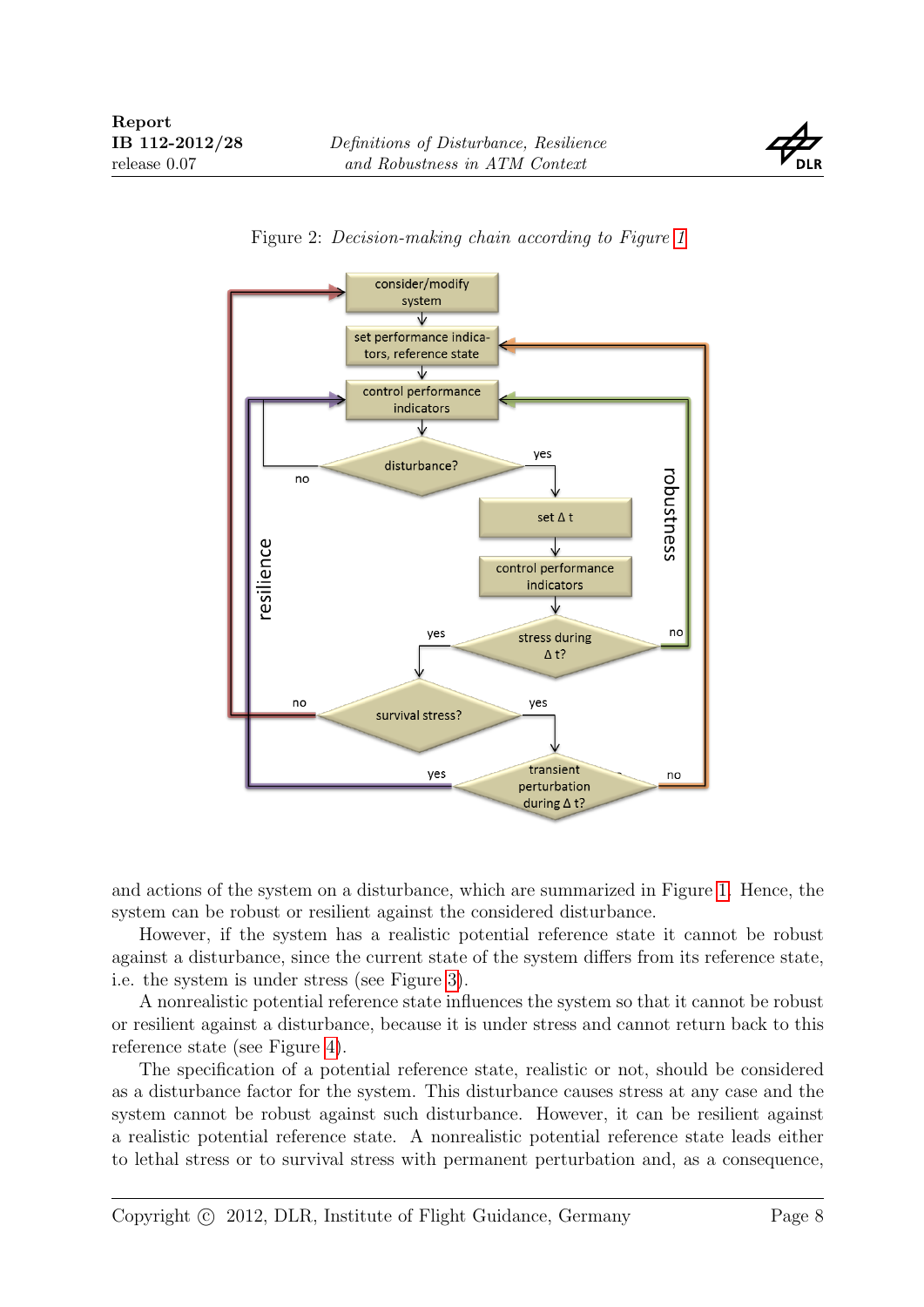

<span id="page-8-0"></span>



either to modification of the system or to a new reference state.

#### 2.4 Some ways to measure resilience and robustness

Resilience and robustness of a system cannot be investigated and improved if they cannot be measured.

As a qualitative measure of resilience we propose the comparison of time of deviation with time of recovery. Time of deviation is the duration the state of a system obtains the maximal difference to the reference state from the moment when the system leaves this state while time of recovery is the duration a system needs to return from the maximal deviation state to the reference state. Hence, one can distinguish among:

- high resilience time of deviation is considerably longer than time of recovery;
- medium resilience time of deviation and time of recovery are approximately equivalent;
- low resilience time of deviation is considerably shorter than time of recovery.

The idea of this measure is originated in material testing [\[6\]](#page-11-0). Quantitative resilience can be measured as

• degree of recovery in a specified time [\[6\]](#page-11-0);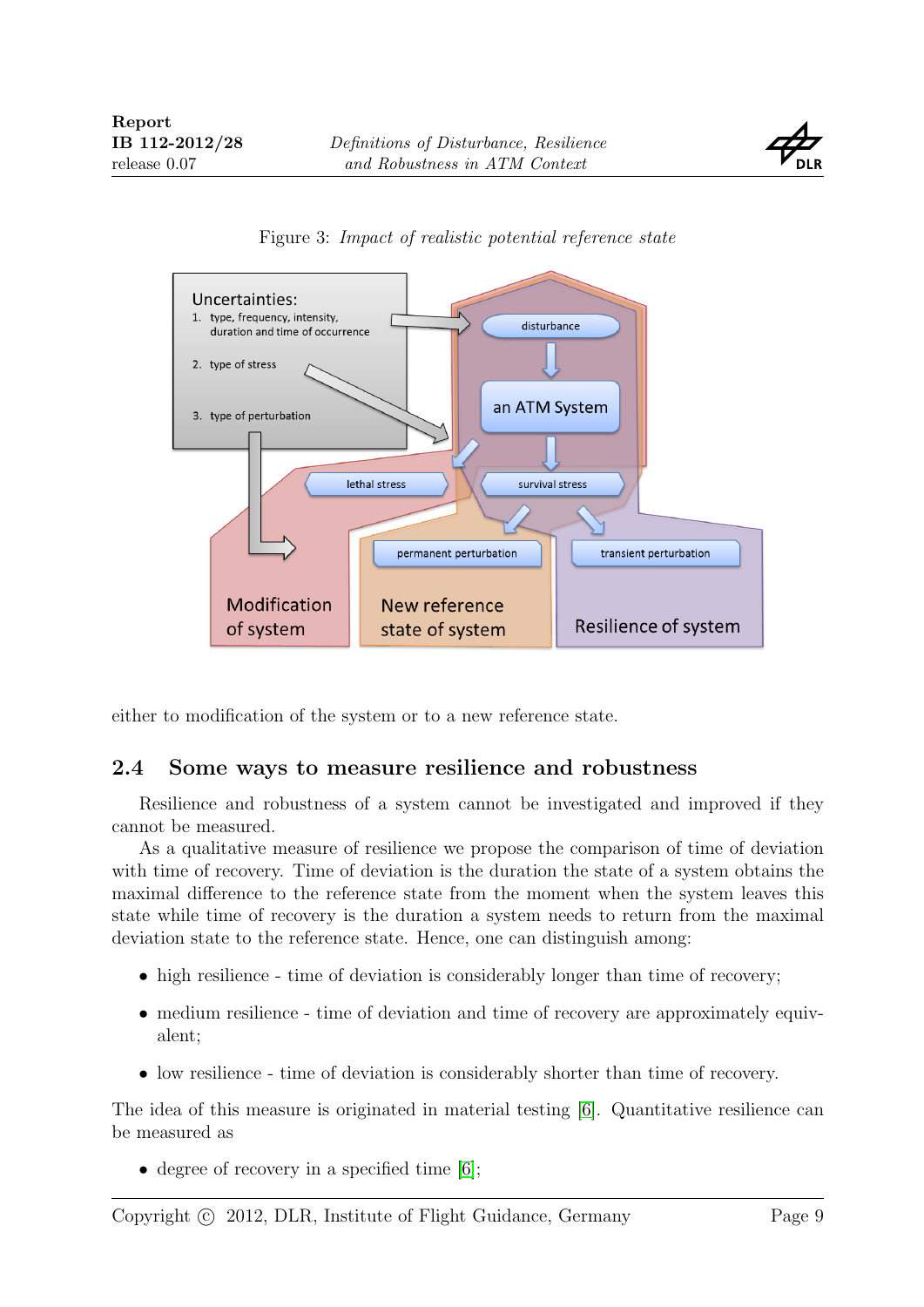

<span id="page-9-0"></span>



• the overall time a system needs to come back to the reference state by transient perturbation.

As quantitative measure of robustness can be

- the maximal "amount" of a disturbance quantified by frequency, intensity and dura-<br>tion which can be shorted by a greater is the extens here as there. tion, which can be absorbed by a system, i.e. the system has no stress;
- the minimal distance to the limits of robustness, where a system still has no stress, for a particular disturbance of some frequency, intensity and duration.

Another qualitative and quantitative measure of resilience or robustness can be costs induced by recovery or by robustification of a system (for instance, buffers or expansion of a system), respectively. However, other different from mentioned above types of measures can be defined according to goals of stakeholders involved into the process.

### 2.5 Structured approach for investigation of resilience and robustness

Summarizing Sections [2.1](#page-3-0)[-2.3](#page-6-0) the following steps are crucial for investigation of resilience and robustness of a system:

1. Define and describe the system and its boundary to the environment;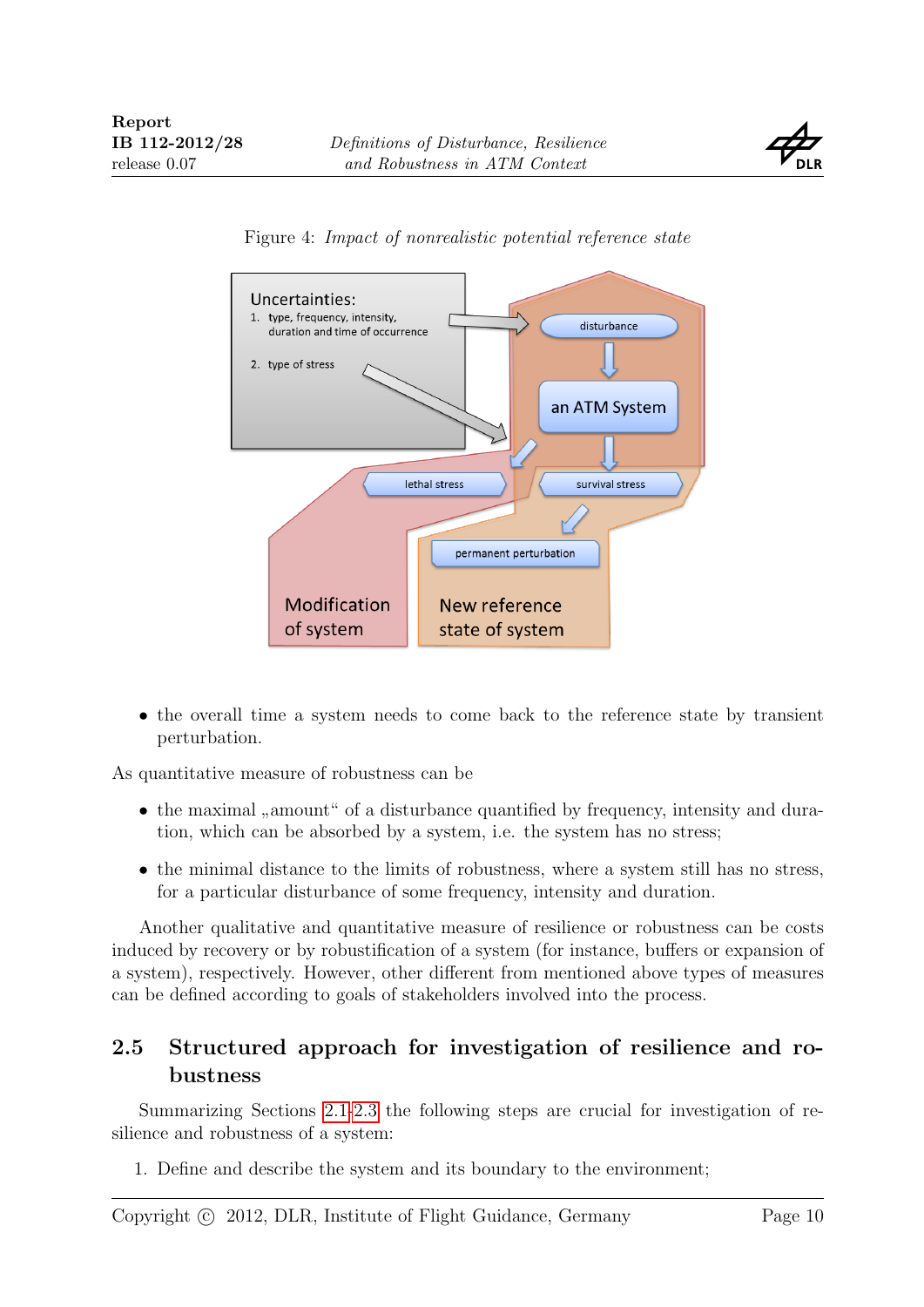

- 2. Specify the scale and the level of hierarchy to observe;
- 3. Specify performance indicators describing a state of the system;
- 4. Specify reference state of the system;
- 5. Classify disturbances by type, frequency, intensity and duration keeping in mind that the scale in which the system is defined and observed is a most important factor determining the level of detail required in characterizing disturbances and their impact on the system.

Only thereafter one can proceed with studying of the impact that the relevant to the system disturbances cause.

Resilience is a property of adaptive systems [\[12\]](#page-11-13). Hence, in order to obtain a more resilient system against a particular disturbance one has to:

- Investigate the system;
- Adapt resources, processes and the behavior of the system accordingly;
- Find potential alternative ways that lead to the same goal, which are as independent as possible.

This approach aims a faster return of the system to its reference state by learning of the processes and reactions of the system and by application of obtained knowledge.

## 3 Summary

This report gives a short description of the framework created by determining of robustness, resilience and relevant terms: disturbance, stress and perturbation in ATM Context. The developed conceptual definitions, which determine resilience and robustness of an ATM System from the performance point of view including safety with performance aspects, offer clear differentiation between these terms and enable their measurement. The created framework is illustrated with one simple example and is accompanied with an according decision-making chain. Additionally, the report suggests some qualitative and quantitative measures of resilience and robustness. The constructed framework enables structured approach for investigation of these properties of an ATM System with respect to the relevant disturbances and their impact on the selected system.

Although the concept is created in the ATM Context, it is transferable and can be used for any socio-technical system.